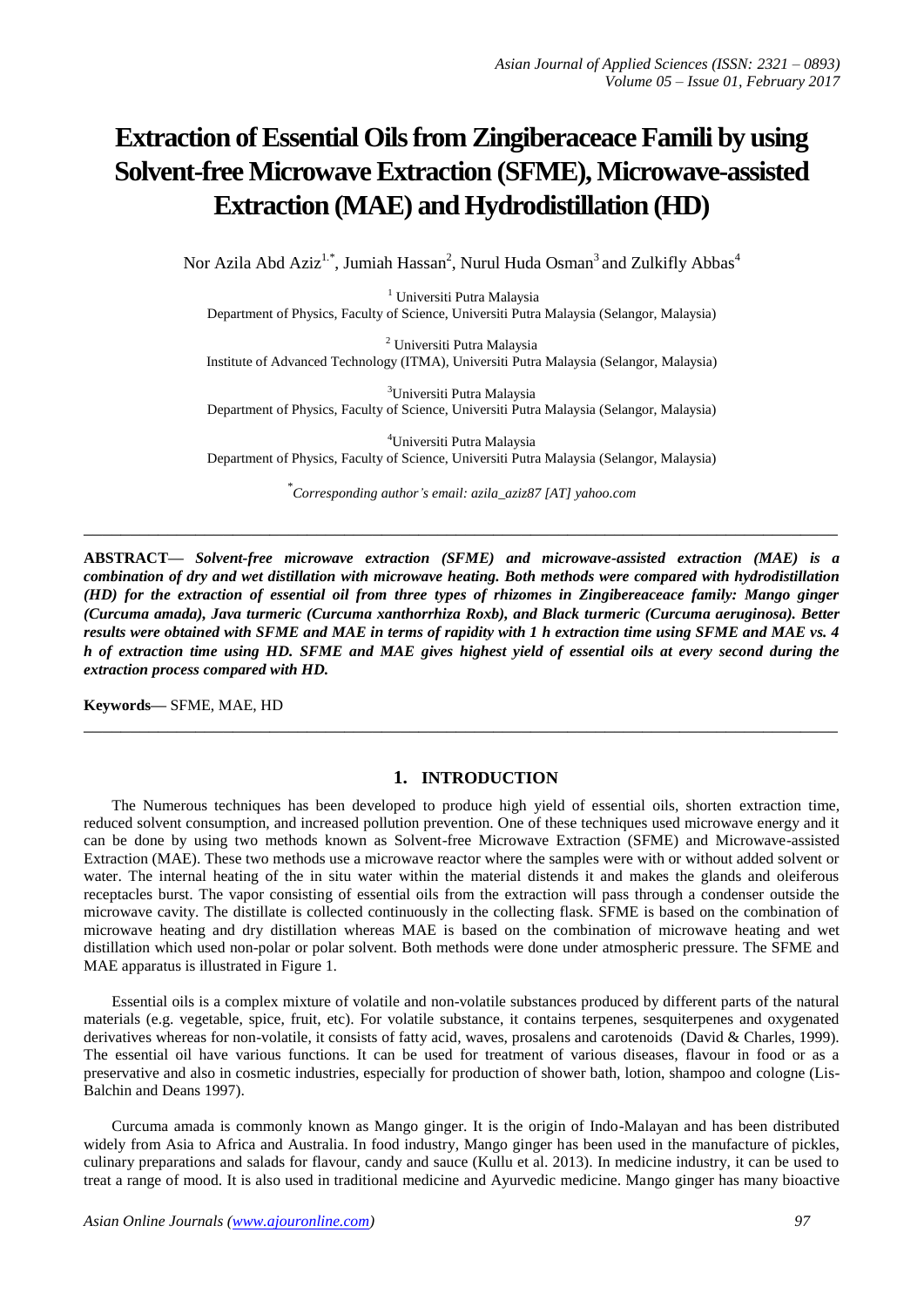molecules where it demonstrates antibacterial, antifungal, anti-inflammatory, anti-hypercholesterolemic, insecticidal, antipyretic and antioxidant properties (Singh et al. 2010).

Curcuma xanthorrhiza Roxb is known as Java turmeric. It is a native Indonesian plant and grown in Thailand, Philippines, Sri Lanka and Malaysia. It has many applications and can be used for food and drink, medicine, textile and cosmetic industry. Curcuma xanthorrhiza has been reported to be useful to treat hepatitis, liver complaint, cancer, diabetes, rheumatism, hypertension and heart disorder. It has also shown anti-bacterial, anti-spasmodic, antiinflammatory, anti-oxidant and antifungal effects (Devaraj et al. 2014).

Curcuma aeruginosa, is popularly known as Black turmeric in Malaysia, wild arrowroot or East Indian arrowroot in India and Waan-Ma-Haa-Mek in Thailand. It is found in Malaysia, Burma, Indonesia, and in South India (Ranjini and Vijayan 2005). In medicine, the rhizome of this plant is used to treat asthma, cough, scurvy, and mental derangements. It also helps women in confinement to accelerate the lochia and decrease pain and inflammation of the uterus. This rhizome can also be used for externally as poultice for inching (Reanmongkol et al. 2006). The compound identified from the essential oil of the rhizomes and leaves of Curcuma aeruginosa displayed antinociceptive and anti-inflammatory effects in experimental animals (Santos, Rao, and Others 2000).

To investigate the potentials of SFME and MAE, comparisons in terms of extraction time, yield and major composition.were made with hydro distillation (HD) for the extraction of essential oils from these three types of rhizome in Zingiberacea family: Mango ginger (Curcuma amada); Java turmeric (Curcuma xanthorrhiza Roxb); and Black turmeric (Curcuma aeruginosa) which are commonly used in the pharmaceutical and cosmetic industries..

# **2. METHOD**

#### *2.1 Moisture Content*

The samples were cleaned with skins removed and ground before placing on the dish. Each dish contains about 10 $\pm$ 0.001g of sample. The electric drying oven was set at different temperatures (30-90  $^{\circ}$ C) to find the optimum moisture content. The drying time was fixed at 24 h. After 24 h of drying, the sample was placed in a desiccator for about 5 to 10 minutes before weighing using an electronic balance  $(\pm 0.001g)$ .

## *2.2 SFME and MAE Techniques*

SFME and MAE extractions were performed in a Milestone ETHOS, which is a multimode microwave reactor. It can deliver maximum power up to 1000 W. The dimension of the PTFE-coated cavity is  $35 \times 35 \times 35$  cm. The parameters of the extraction process such as time, temperature, pressure and power were controlled using the 'EasyWAVE' 3.5 software program which is installed in the terminal controller-personal computer.

In SFME method, 500 g of fresh rhizomes sample (Curcuma amada, Curcuma xanthorrhiza, Curcuma aeruginosa) were cut into pieces before placing in the reactor without any added solvent or water, while for MAE method, 1000 ml of water was added and the mixture was blended. The essential oil was collected and stored at 0°C.

#### *2.3 HD Method*

Fresh rhizome samples (500 g) were mixed with 1000 ml of water and extracted for 4 hours (until no more essential oil was obtained) in an all-glass Clevenger apparatus. The setup of the apparatus is the same as SFME and MAE, but a heating mantle was as the heating source.

## *2.4 Yield*

The total yield of essential oil was calculated immediately after collecting by using  $EO(\%)=W$  EO/W fs ×100 (1) where EO is essential oil, W\_EO is weight of EO and W\_fs is weight of fresh rhizome samples. The yield of essential oil droplet at every second during the extraction was calculated by using

#### $EOs = (EO (%))/(T-f-T_d)$  (2)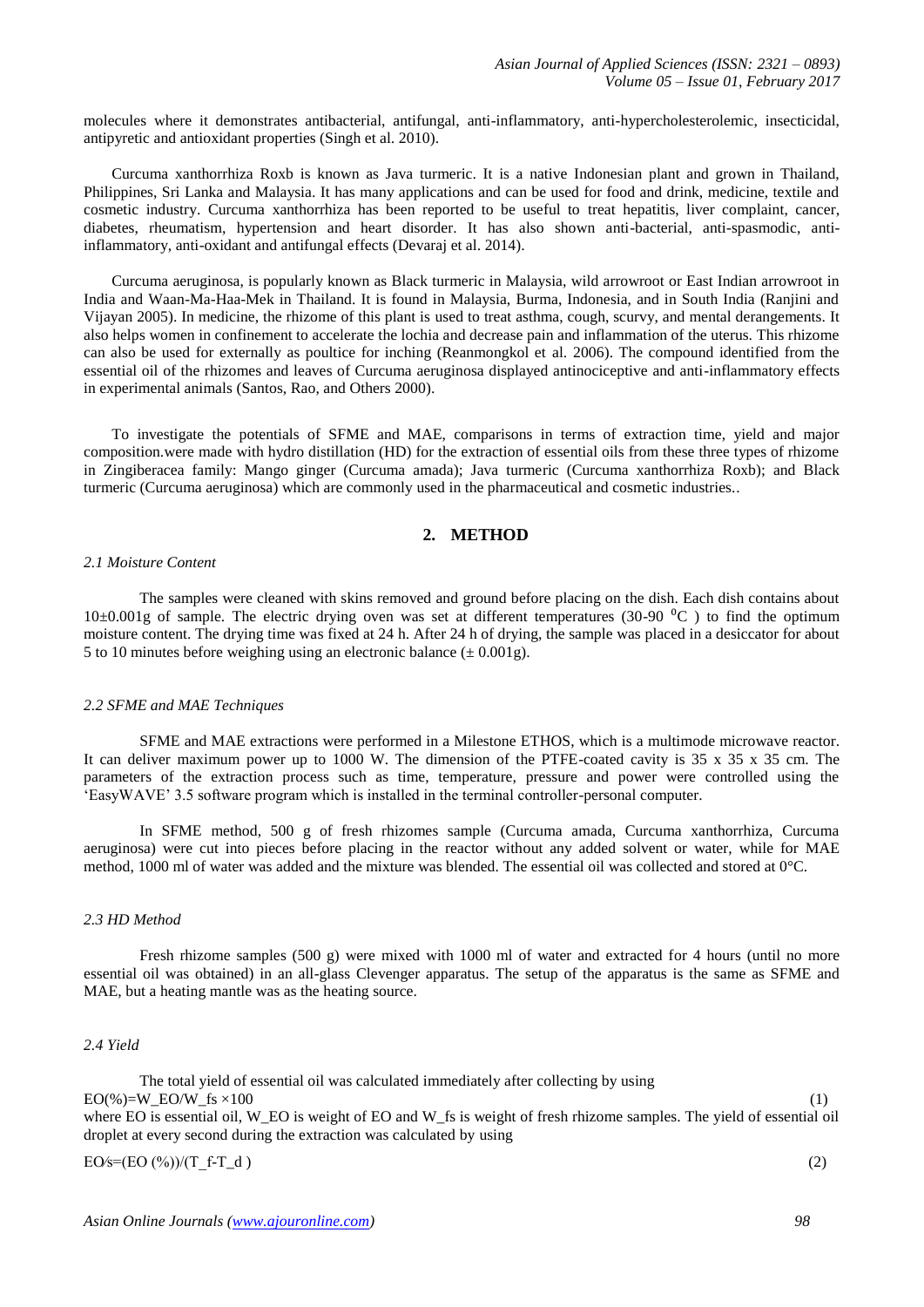where  $T_f$  is the duration of the extraction process (sec) and  $T_d$  is the time for the first droplet of essential oil (sec).

#### *2.5 GC-MS Analysis*

The essential oils were analysed by GC-MS (QP2010 Plus SHIMADZU). It was obtained using the following conditions: column oven temperature  $40\text{°C}$ , equilibration time 3 min, injection temperature 250 $\text{°C}$ , injection mode split, the flow control mode is linear velocity 30.2 cm/sec, pressure 24.9 kPa, total flow 8.4ml/min, purge flow 6.0 ml/min and hold time 5.50 min; column: 30 m x 0.25 mm i.d., film thickness 0.25 μm. Identification of the components was achieved from the comparison of their mass spectral fragmentation patterns with those stored in the data bank (Wiley/NBS library).

# **3. RESULTS AND DISCUSSION**

The moisture content (MC) of sample, the extraction time, yield (%) and yield per second (%) and major composition of essential oils from three samples of rhizomes are tabulated in Table 1. One of the advantages of the SFME and MAE is rapidity. The increase in extraction temperature is different from each technique due to the heating source. HD gives the highest temperature which is equal to the temperature of boiling water  $(100^{\circ}C)$  whereas for SFME and MAE, the temperature does not reach  $100^{\circ}$ C. This is caused by the position of the temperature sensor which is located inside the microwave reactor not in the sample. Figure 2 represents the heating profiles during the extraction using SFME, MAE and HD of the three rhizomes' essential oils. To reach the time to obtain the first droplet of essential oil, it is necessary to heat only  $10 - 20$  minutes with SFME and MAE against  $25 - 30$  minutes of HD. There are slightly different for the times to obtain the first droplet as the reactor used for SFME and MAE is for a capacity of 4 litres whereas for HD is only 2 litres. The quantity of essential oil obtained by SFME and MAE after 1 h was sufficient for analytical determinations. The SFME and MAE methods also allowed a substantial saving of energy. HD required 4 h of extraction times (until no more essential oils was obtained) compared to SFME and MAE, which required only 1 h and the total yield of essential oil is not much different especially for mango ginger and java turmeric. For black turmeric, it showed the highest yield of essential oils using SFME and MAE compared with HD.

The yield of essential oils obtained by SFME were 0.05% for Mango ginger, 0.37% for Java turmeric and Black turmeric and those obtained by MAE were 0.23% for Mango ginger, 0.59% for Java turmeric and 0.33% for Black turmeric. For HD, the yield of essential was 0.26% for Mango ginger, 1.69% for Java turmeric and 0.13% for Black turmeric. Regarding the yield ratios between SFME and MAE (1 h) with HD (4 h), HD gives only 0.06% for Mango ginger, 0.42% for Java turmeric and 0.03% for Black turmeric, respectively, of the essential oil oil present.

The composition of essential oils isolated by SFME, MAE and HD shows a minor difference in terms of their oxygenated compound profiles. The Mango ginger essential oil isolated by SFME is dominated by beta-myrcene (15.22%) which is non-oxygenated compound. However, for both MAE and HD, it is dominated by caryophyllene oxide (an oxygenated compound), 23.43% and 12.55%, respectively. Vice versa from Mango ginger, the essential oil from Java turmeric isolated by SFME is dominated by oxygenated compound known as camphor, 23.34% and for MAE and HD, both essential oils are dominated by non-oxygenated compound known as cedr-8-ene, 47.72% and 24.1%, respectively. The Black turmeric essential oil is dominated by an oxygenated compound. By using SFME, it is dominated by boldenone (23.01%), whereas for MAE, it is dominated by trans-benzofuran, 6-ethenyl-4,5,6,7-tetrahydro-3,6-dimethyl-5-isopropenyl (35.82%). For HD, it is dominated by eucalyptol (29.13%), respectively.

Figure 3 represents the total oxygenated compound in three essential oils using SFME, MAE and HD. It can be seen that Mango ginger and Black turmeric essential oils are dominated by the oxygenated fraction which is more than 60% whereas for Java turmeric, it is dominated by the non-oxygenated fraction as the oxygenated fraction is less than 40%. The essential oil from Black turmeric gives the higher amount of oxygenated compound and lower amount of nonoxygenated compound by using SFME and for both Mango ginger and Java turmeric, HD produced higher amount of oxygenated compound and lower amount of non-oxygenated compound. That implies that the properties of the oils is dependent on the extraction method. (Okoh, Sadimenko, and Afolayan 2010). Substances with higher oxygenated compound are most valuable as it is highly odoriferous. Monoterpenes is the non-oxygenated compound and it is less valuable than oxygenated compounds as it only contributes to the fragrance of the essential oil to a minor extent.

There are different total number of compounds found in the essential oil extracted by SFME, MAE and HD. MAE has fewer compounds followed by SFME and HD. The presence and loss of some compounds in the essential oil is not an uncommon situation of the extraction. When the extraction time was reduced together with the amount of water used in the extraction, it will reduce the deterioration of the principal compounds by thermal and hydrolytic reaction and the generation of degradation products. Water can accelerates many reaction especially reaction via carbocation as intermediates as it is a polar solvent (Lucchesi et al. 2004).